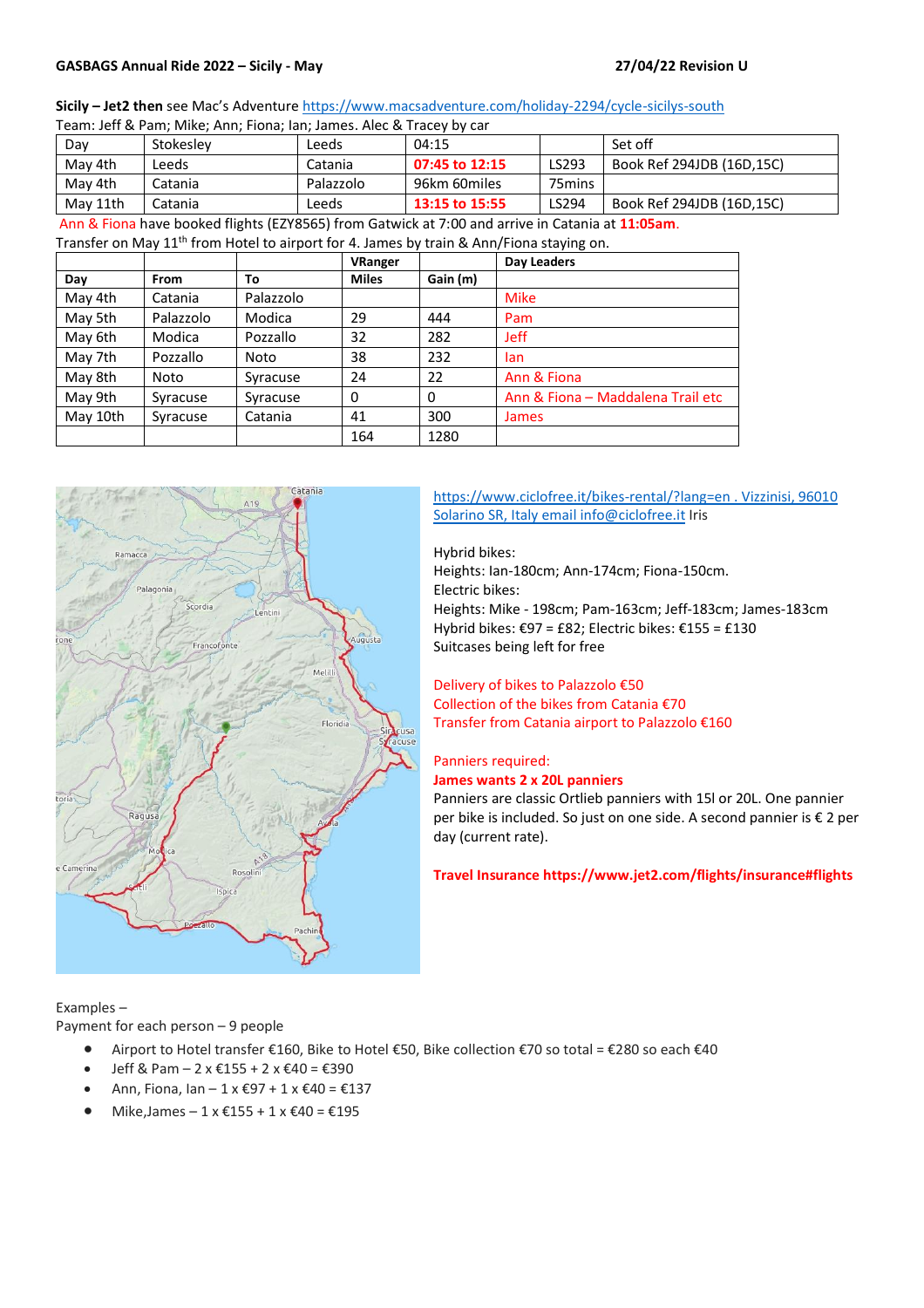|                              |                                                                                              |                                                                                                                                                                                                                                                                                                                                                                                             | <b>Total</b>                      | <b>Distance</b><br>from<br>centre | Free<br>canc | Brk<br>fast    | A&T                  | J&P | A&F | Ian/<br><b>Mike</b><br>each | <b>Booked</b><br>By |
|------------------------------|----------------------------------------------------------------------------------------------|---------------------------------------------------------------------------------------------------------------------------------------------------------------------------------------------------------------------------------------------------------------------------------------------------------------------------------------------------------------------------------------------|-----------------------------------|-----------------------------------|--------------|----------------|----------------------|-----|-----|-----------------------------|---------------------|
| Day<br>May 4 <sup>th</sup>   | From<br>Palazzolo<br>Acreide<br>Via Nicolò<br>Zocco 4,<br>96010<br><b>Arrival</b><br>$2-3pm$ | Casa Vacanza Agora -<br>entire holiday home: Two<br>double bedrooms - Ian &<br><b>Mike</b><br><b>Charged to Mike 27/04</b><br><b>Call host in App for access</b><br>Phone +393208582370                                                                                                                                                                                                     | €54<br>£46                        | 50yds                             | 28/04/22     | Yes            | $\pmb{\mathfrak{L}}$ | £   |     | 23                          | Mike                |
|                              | Via Fiume<br>Grande 7,<br>97010<br><b>Arrival</b><br>$2-3pm$                                 | Casa Formica - entire<br>apartment<br>Bed 1 - Extra-large double<br>Jeff & Pam; Bed $2-2$<br>singles Ann & Fiona<br>Card Visa $-1428$<br><b>Call host in App for access</b><br>+393288775908                                                                                                                                                                                                | €82<br>£70                        | 50yds                             | 26/04/22     | N <sub>o</sub> |                      | 35  | 35  |                             | Mike                |
|                              |                                                                                              | c/o Ida (Airbnb)<br><b>James booked here</b>                                                                                                                                                                                                                                                                                                                                                | Corso Vittorio<br>Emanuele        | Via Maddalena/                    |              |                |                      |     |     |                             |                     |
| May 5th                      | Modica<br>Via Santa<br>15, Piazza<br>Matteotti<br>97015<br>Check-in<br>$3-9$ pm<br>Door code | Modica Old Town Rooms<br>Economy double room<br>£33/ $\epsilon$ 37: Mike; Ian;<br>Family room-large double;<br>single £43/€48<br>Ann & Fiona; Jeff & Pam;<br>City tax $€1.50$ per person<br><b>Secure internal small</b><br>courtyard for bike storage<br>Check-in 15:00 to 21:00<br><b>Check-in online</b><br>beforehand<br><b>Call host in App for access</b><br><b>James booked here</b> | $\overline{\epsilon}$ 180<br>£152 | 0.1 miles                         | 03/05/22     | N <sub>o</sub> |                      | 43  | 43  | 33                          | Mike                |
| May 6th                      | Pozzallo<br>Code 97016<br>Check-in<br>$12-21$ pm<br><b>Arrival</b><br>$1-2$ pm               | Mare Nostrum Petit Hotel<br>Double/Twin<br>Twins £75 J&P A&F<br><b>Secure bike storage</b><br>confirmed<br><b>James booked here</b>                                                                                                                                                                                                                                                         | €177<br>£150                      | 0.1 miles                         | 02/05/22     | Yes            |                      | 75  | 75  |                             | Mike                |
|                              | <b>Arrival</b><br>$2-3pm$                                                                    | Mare Nostrum Petit Hotel<br>Double/Twin<br>Twins £58 Mike; Ian<br><b>Secure bike storage</b><br>confirmed                                                                                                                                                                                                                                                                                   | €138<br>£115                      | 0.1 miles                         | 02/05/22     | Yes            |                      |     |     | 58                          | Mike                |
| May 7th                      | <b>Noto</b>                                                                                  | Il Giardino Del Barocco<br>Apartmt £77/€90 Jeff&Pam<br>Double or twin £46/€54 Ian<br>Check-in 10:00 to 22:00<br>Checkout 07:00 to 10:00<br><b>James booked here</b>                                                                                                                                                                                                                         | €144<br>£86                       | 0.2 miles                         | 03/05/22     | Yes            |                      | 77  |     | 46                          | Alec                |
|                              |                                                                                              | Il Giardino Del Barocco<br>Double or twin £46/ $€54$<br>Ann & Fiona                                                                                                                                                                                                                                                                                                                         | €81<br>£68                        | 0.2 miles                         | 01/05/22     | Yes            |                      |     | 68  |                             | Ann                 |
|                              |                                                                                              | Il Giardino Del Barocco<br>Double or twin £46/ $€54$<br>Mike<br><b>Secure bike storage</b><br>confirmed                                                                                                                                                                                                                                                                                     | €54<br>£46                        | 0.2 miles                         | 03/05/22     | Yes            |                      |     |     | 46                          | Mike                |
| May 8 <sup>th</sup> -<br>9th | Syracuse<br>Code 96100<br>20 Ronco<br>Bentivegna                                             | Italiana Resort Magnolia<br>Triple room: £86/€100 Jeff<br>& Pam<br>City tax $\epsilon$ 2 per person per<br>night<br>Check-in 14:00 to 17:00<br><b>Secure bike storage</b><br>confirmed                                                                                                                                                                                                      | €100<br>£111                      | 0.1 miles                         | 07/05/22     | Yes            |                      | 86  |     |                             | Alec                |
|                              | Piazza<br>Archimede<br>2                                                                     | <b>B&amp;B</b> Diana<br>Double/Twin $-$ twin<br>requested<br>Ann & Fiona<br>Check-in 14:00 to 20:30<br><b>Secure bike storage</b><br>confirmed                                                                                                                                                                                                                                              | €160<br>£137                      | 0 miles                           | 23/04/22     | Yes            |                      |     | 137 |                             | Alec                |
|                              | <b>20 Via</b><br><b>Raffaele</b><br>Lanza                                                    | A Casa di Ninuccia<br>Alec & Tracey $-3$ nights                                                                                                                                                                                                                                                                                                                                             | €166                              |                                   |              |                |                      |     |     |                             | Alec                |

**Hotels**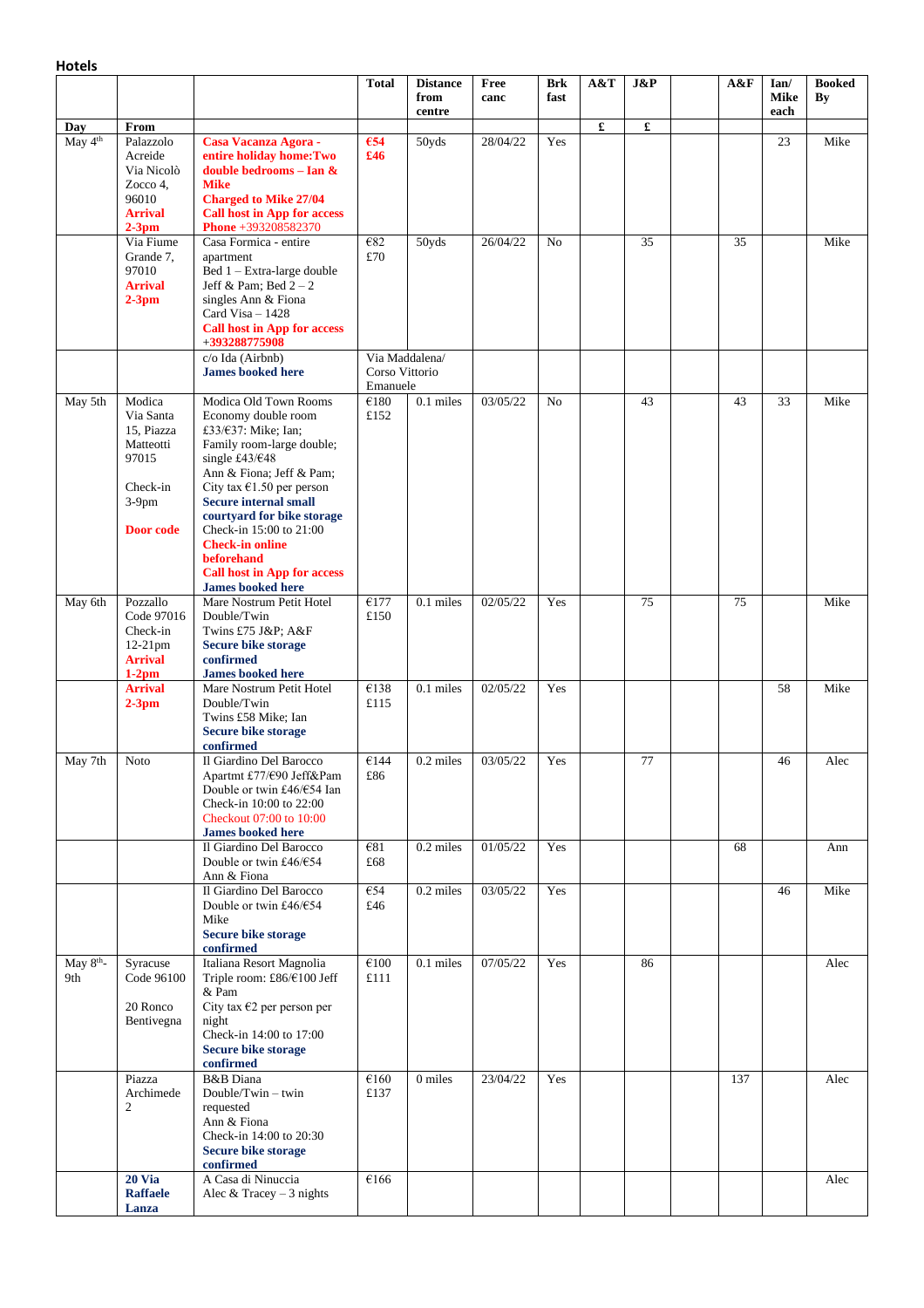|                         | Via della<br>Maestranza<br>45                              | Aloha House<br>2 double bedrooms<br>Mike & Ian                                                                                                                                                                                                                                                    | €98<br>£83   |             | 27/04/22                                         | N <sub>0</sub> |     |     | 42  | Mike |
|-------------------------|------------------------------------------------------------|---------------------------------------------------------------------------------------------------------------------------------------------------------------------------------------------------------------------------------------------------------------------------------------------------|--------------|-------------|--------------------------------------------------|----------------|-----|-----|-----|------|
|                         | Piazza San<br>Giuseppe<br>25.                              | Maison Ortigia<br><b>James booked here</b>                                                                                                                                                                                                                                                        |              |             |                                                  |                |     |     |     |      |
| May<br>10 <sub>th</sub> | Catania<br>Via<br>Umberto I,<br>107<br>95129<br>Catania CT | Corte dei Medici – Palace<br>All rooms ensuite<br>Comfort Triple £42 – Ann &<br>Fiona<br>Deluxe Triple £43 – Jeff $\&$<br>Pam<br>Double room $£43 - Mike$<br>Deluxe room $£40 - Ian$<br>No Bike storage required<br>Check-in 15:00 to 20:00<br>Arrival 15:00 to 16:00<br><b>James booked here</b> | €182<br>£155 | $0.7$ miles | 02/05/22<br>Charged<br><sub>on</sub><br>30/04/22 | N <sub>0</sub> | 43  | 42  | 43  | Mike |
| Total                   |                                                            |                                                                                                                                                                                                                                                                                                   |              |             |                                                  |                | 359 | 400 | 245 |      |

| Estimate (£) |                                                                                               | A&T | $J\&P$ | <b>Mike</b> | A&F<br>each | Ian          | <b>James</b> |
|--------------|-----------------------------------------------------------------------------------------------|-----|--------|-------------|-------------|--------------|--------------|
|              | Leeds to Catania                                                                              | 116 | 110    | 55          | 55          | 58           |              |
|              | Catania to Leeds                                                                              | 152 | 148    | 74          | 74          | 76           |              |
| 3            | Extra flight - Suitcase £54.48 return                                                         | 60  | 60     | 60          | 30          | 60           |              |
| 4            | Seating - Mike paid (£27, £12) x 2                                                            | 40  | 40     | 54          | 0           | $\Omega$     |              |
| 5            | Bags in cabin                                                                                 |     | 0      | 14          | 0           | $\mathbf{0}$ |              |
| 6            | <b>Hotels</b>                                                                                 |     | 359    | 245         | 200         | 245          |              |
|              | Bike hire                                                                                     |     | 265    | 133         | 83          | 83           | 133          |
| 6            | Bike hire trans/collection €50/€70 = €120 + £102<br>Transfer Catania to Palazzolo-€160 = £136 |     | 68     | 34          | 34          | 34           | 34           |
| 7            | Car Park / Fuel etc for 260 miles-3 cars                                                      | 40  | 40     | 20          | 20          | 20           |              |
| 8            | Food/drink                                                                                    |     | 500    | 250         | 250         | 250          |              |
| <b>Total</b> |                                                                                               |     | 1590   | 979         | 746         | 826          |              |

**Jet2 Flight Hand baggage 56cm x 45cm x 25cm**

20/11/21 Outgoing £55 x 2, Incoming £74 x 2, Suitcase £60 Seats (£27 & £12) x 2 Bags in plane £14 Total £410 Check-in one month before